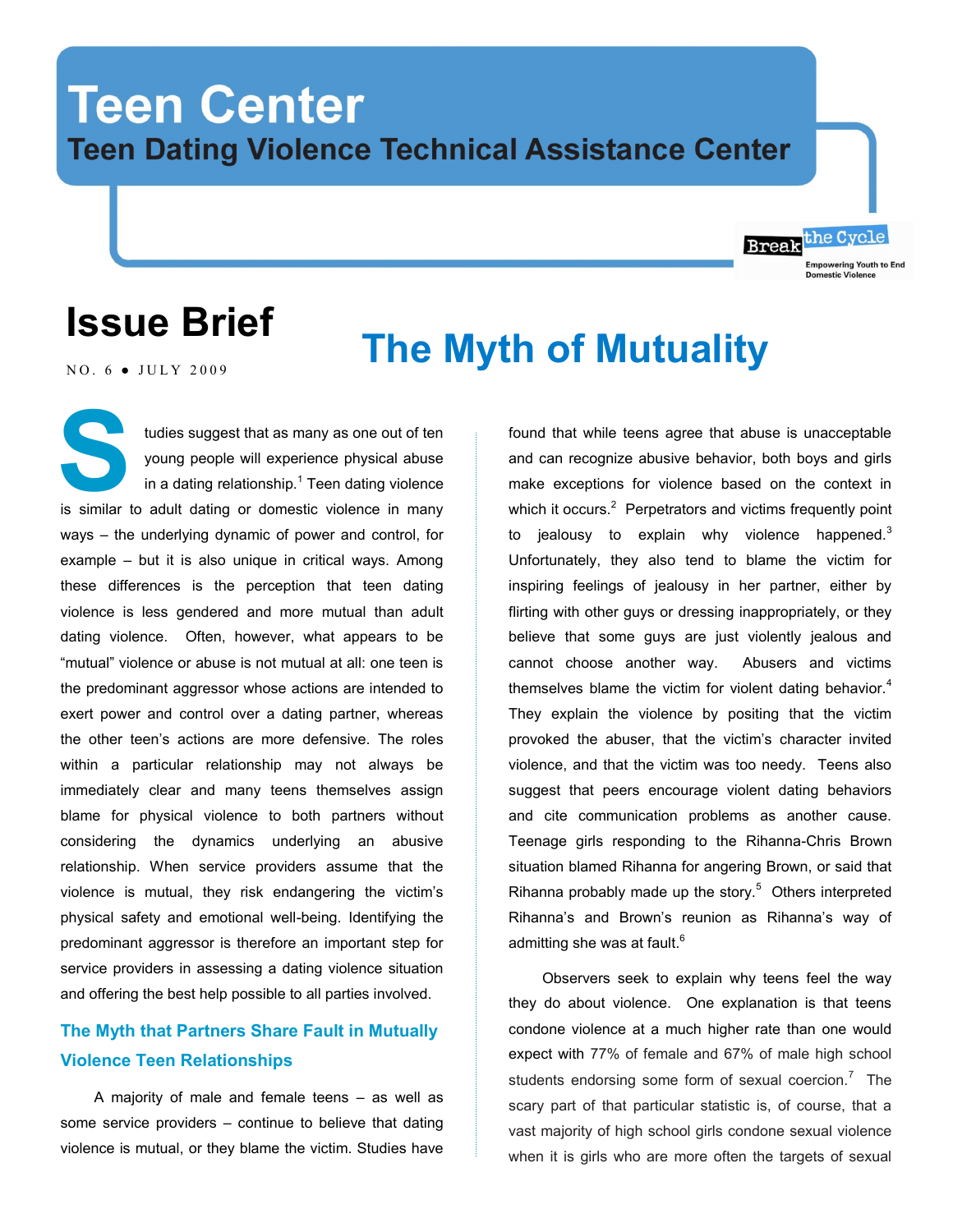boys and for some girls, that may mean engaging in violence against boys and taking responsibility for initiating or provoking violence.<sup>8</sup> For some teens, their relative lack of relationship experience leads them to deal with frustrations and problems in the relationship by force rather than healthy communication.<sup>9</sup>

#### **Identifying the Predominant Aggressor**

coercion. Youth culture experts also posit that today's teenage girls aim to maintain parity with

While it may appear that teen dating violence is often mutual in a way that it is not for adults, it is important to understand that the dynamics of power and control are still present in teen's abusive relationships. The presence of these dynamics means that, although it may be more difficult to discern, there is almost always an abuser and a victim in the relationship. Even where both teens engage in physical, verbal, or other forms of abuse, they may have very different motives for doing so – for example, one teen is violent to threaten and intimidate his partner, while another teen is violent in an attempt to defend herself. Understanding and paying attention to the reasons underlying each teen's behavior in a situation of apparently mutual violence will enable you as a service provider to better determine which party is the predominant aggressor. Identifying the predominant aggressor and the victim is necessary to understand what happened in a given incident and in the history of the relationship and is also important in allowing you to provide the best possible resources to the teens.

Identifying the predominant aggressor is not always easy, and it will often require you to ask many questions about the situation, the teens involved, their reactions and feelings, the history of the relationship, and more. Below are some key questions that can help you in making this determination.

### *Was one party bigger and stronger than the other?*

Looking at the physical sizes of the parties involved may help you to determine which teen is the predominant aggressor. Logically, it makes sense that the partner who is larger and stronger is more likely to have an intimidating presence or more capable of causing physical harm to the other teen. Size, however, may have little to do with the ability of a teen to emotionally abuse her partner. Therefore, while considering the sizes of both teens can be very useful, this alone is not enough.

When asking this question – as well as all of the others below - it is important for providers to remember that the predominant aggressor is not always determined by gender. While it is true that domestic violence is traditionally viewed as a crime perpetrated against women by men – and that significantly more women than men report that they have been raped, physically assaulted, or stalked by an intimate partner – men are also victims of dating violence and females are perpetrators, in both opposite-sex and same-sex relationships.<sup>10</sup> In fact, research suggests less of a gender bias when determining the predominant aggressor in adolescent intimate partner violence.<sup>11</sup> A compilation of studies reported that adolescent females perpetrated violence against their partners at rates ranging from 4% to 79%.<sup>12</sup> The researchers hypothesized that the perpetration rates ranged so greatly because the individual studies used different methodologies.<sup>13</sup> These studies, however, only counted acts of violent behavior and did not examine the reasons why these girls were

**Understanding the reasons underlying each teen's behavior in a situation of apparently mutual violence will enable you to better identify the predominant aggressor.**

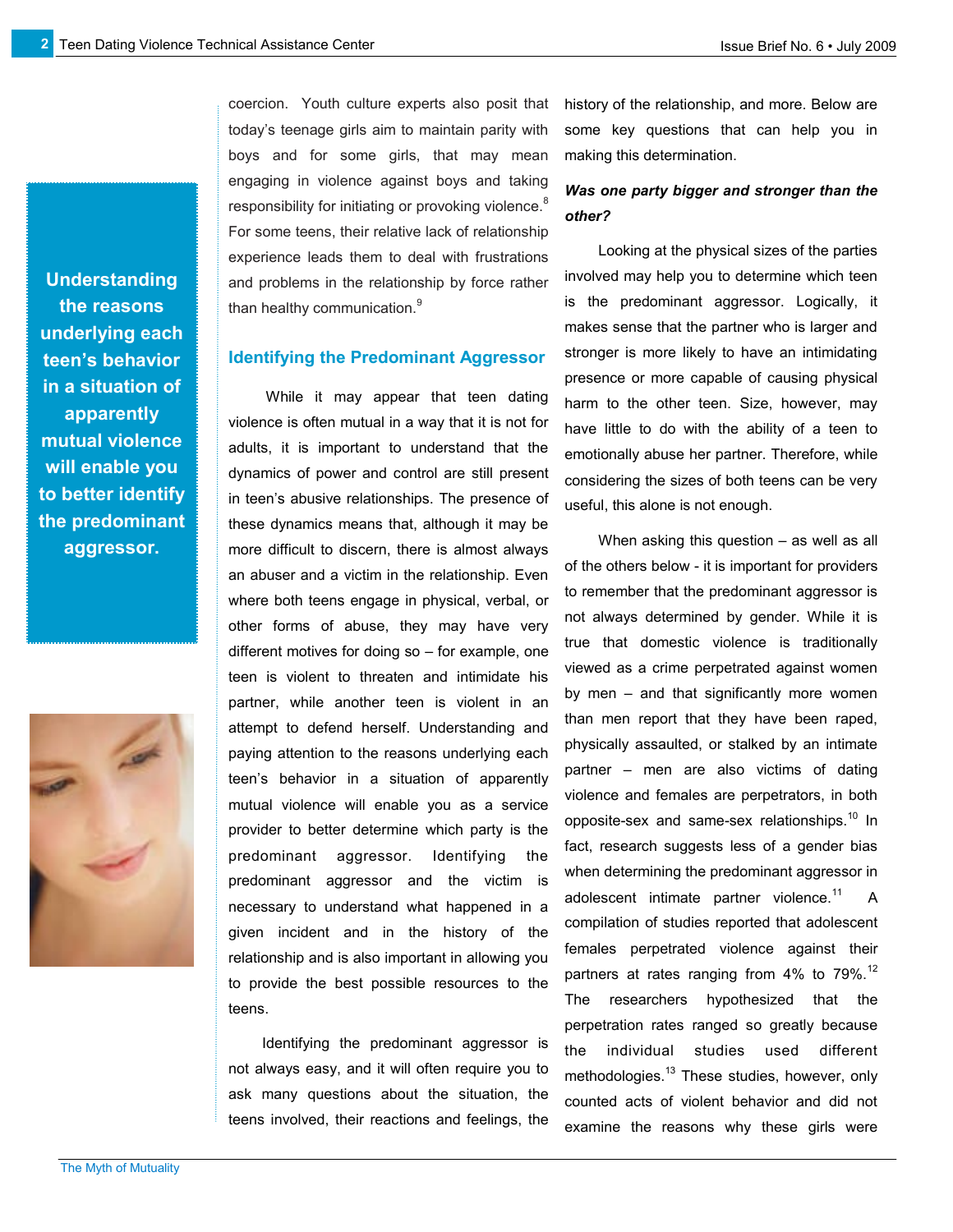**3**

violent in their relationships; consequently, the studies overlooked the possibility that many girls acted violently in self-defense (and therefore as a victim, not as the predominant aggressor). What is clear from these statistics, however, is that while gender is a factor, providers must not make immediate assumptions about who is the predominant aggressor in a given relationship based solely on gender.

#### *Was one teen in fear of the other?*

Because of the dynamics of power and control that exist in a dating violence relationship, the victim is likely very fearful of his partner. He may appear shy, nervous, or visibly agitated when his partner is present or when discussing his experiences. In talking to the parties, it is important for you as a service provider to try and determine, in an apparently mutual situation, which partner seems afraid and which seem to assert more control.

Some studies suggest that emotional responses to and understandings of dating violence may vary by gender. For example, female victims tend to believe that their boyfriends use violence to intimidate and control them while male victims regard their girlfriends' use of violence as provocation. One study found that among a sample of boys who had experienced physical dating violence, over 50% of them laughed it off.<sup>14</sup> Girls, by contrast, experience fear, hurt, and the need to seek protection when faced with physical violence.<sup>15</sup> They also report more psychological stress from being victimized.<sup>16</sup> Providers, however, should also be aware that this may not always be the case, and that boys who experience physical violence from their partners can react similarly. Furthermore,

psychological abuse is common in teen dating violence, and some studies indicate that girls are most often the perpetrators of psychological abuse. $17$  The effects of such abuse on boys have not been studied at length, and psychological abuse may not frighten victims in the same way that physical violence frightens and causes physical injuries. It is certainly possible, though, that boys experience feelings of powerlessness, a need to escape, and serious emotional problems similar to those that girls experience from physical abuse. More research is needed in this area, but providers should understand that boys may also have reason to fear their partners.

### *Did one party escalate the level of violence (for example, respond to a shove by reaching for a weapon)?*

Increasing the level of violence can be a strong indicator as to who is the predominant aggressor because it signals a desire to maintain control over the situation. A teen victim who is physically violent with her partner may be resorting to violence as a means of self-defense, yet a teen who takes the violence further likely does so to harm, threaten, or intimidate his partner.

Certain studies that focus exclusively on serious violence indicate that, in this context, victims are far more likely to be female while perpetrators are much more likely to be male.<sup>18</sup> Girls are also significantly more likely to suffer injuries from interpersonal violence.<sup>19</sup> On the other hand, female perpetrators of abuse are more likely to yell, threaten to hurt themselves, pinch, slap, scratch, or kick their partners.<sup>20</sup> Again, while this research provides useful information, it is important to remember that these gender-based differences do not always

**Stay on the lookout for upcoming webinars on other issues affecting service providers who work with teens at the Teen Center website.**

> **Identifying the predominant aggressor and the victim is important in allowing you to provide the best possible resources to teens.**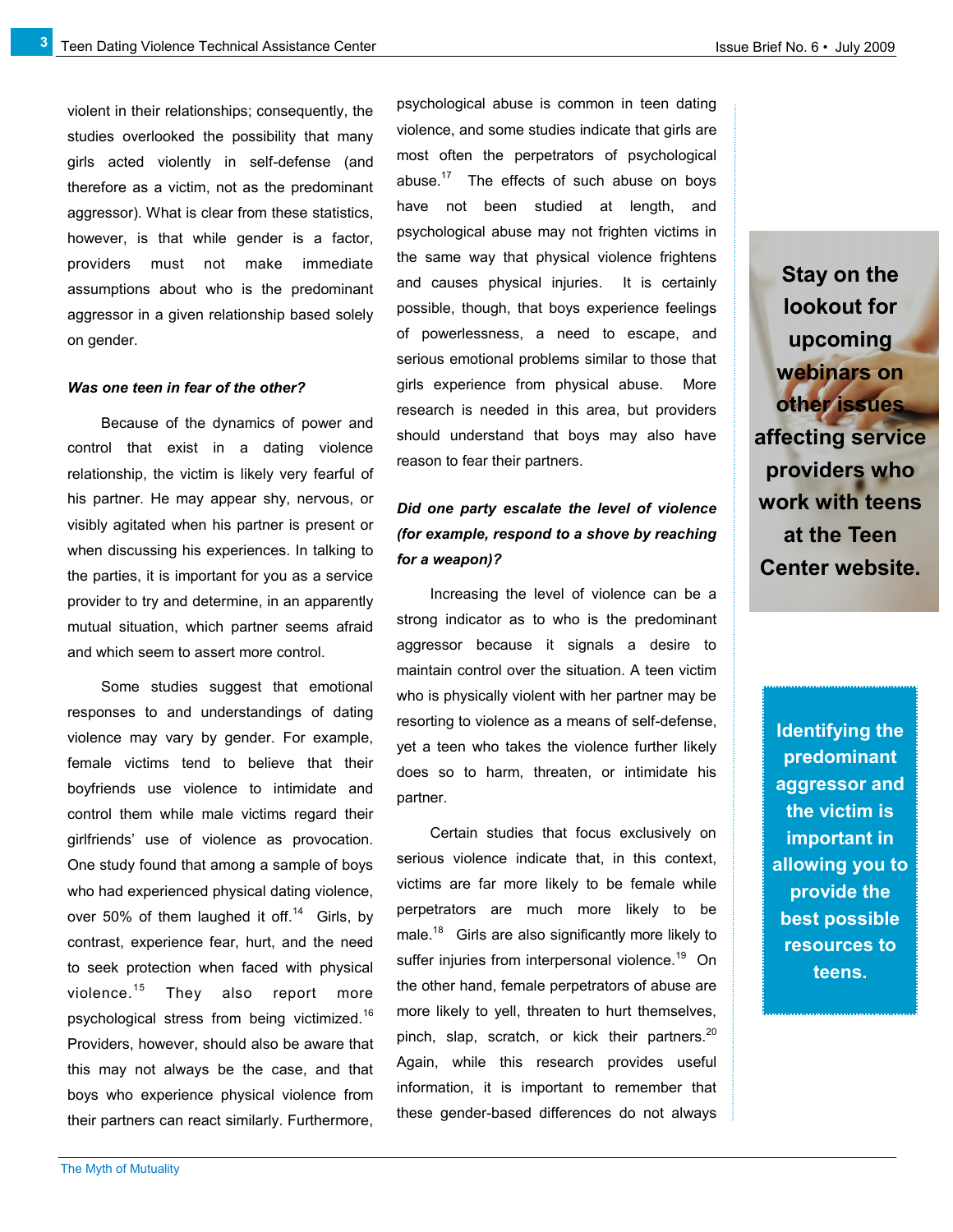**4**

hold true. It is therefore essential that service providers take the time to discuss the situation thoroughly with both parties. In addition to trying to understand what happened in a particular incident, it is also very important that providers ask about the history of abuse in the relationship. The parties' history of violence – both prior incidences of abuse within the relationship, as well as the parties' history of violence with other people, if applicable – are critical to understanding the dynamics of a given relationship.

## *Which teen appears to be in greater danger of suffering adverse physical or emotional consequences?*

In order to help you determine an answer to this question, you must ask questions of both parties as well as assess the circumstances of the situation that may offer insight into the potential consequences to the parties. For example, consider the threats made by each party against the other, and which party would be worse off if those threats were carried out. Also consider the injuries that each party sustained and which party appears to have a greater capacity to injure the other, as well as the emotional states of the parties and their potential mental health needs.

As service providers intervening in or responding to a dating violence situation, one of your most important roles is to help ensure the safety of the parties involved. In order to best accomplish this, it is important that you take steps to assess the immediate needs of the teens. If it is apparent that one (or even both) of the teen's physical safety is threatened, help him relocate to a place where he will not be in danger and can get any necessary medical care. Also, understand that many teen victims of dating violence consequently suffer from emotional, psychological, and behavioral issues that should be addressed.

#### **Strategies for Responding**

Given that many teens incorrectly believe that dating violence is mutual even when there is a clear aggressor for resolution, evaluate the options, and come to an and the victim sustains serious injuries – as is the case with Brown and Rihanna – prevention strategies can focus on teaching teens to resolve conflicts in a non-violent manner.<sup>21</sup> Teens sometimes feel that they can't control themselves when they're very angry. Others view physical fights as the only way to resolve a conflict without losing face. Experts recommend certain steps toward conflict resolution including the following: agree to resolve the issue nonviolently, ask each party to listen to the other's side of the story and then share his or her own perspective, identify common interests, brainstorm options for resolution, and come to an agreement. While training and peer mediation programs exist, teens can practice these methods of resolving conflict on their own. Teens should also understand that the goal of conflict-resolution is not merely to avoid using violence. Rather, the goal is to utilize mutual respect through listening and open communication forms the foundation for this kind of conflict-resolution. Teaching teens to conduct healthy relationship practices early on can help to foment future healthy relationships.<sup>22</sup>

It is, however, essential to understand and to communicate to teens that both partners are not mutually responsible for the violence or abuse in a dating violence relationship, but rather that such relationships at their core are about one partner exerting power and control over the other. When responding to a dating violence incident, determining the predominant aggressor is essential to communicating to the teens involved that abusive behavior will not be tolerated, that perpetrators must be held accountable, and that victims are not at fault or deserving of the abuse. Responding to victims requires an open ear and an ability to refrain from judging either the victim or the abuser. Criticizing the abuser can make the victim feel embarrassed for maintaining a relationship with an abusive person and can also inspire feelings of defensiveness since the victim probably retains good feelings toward the abusive partner. Instead of focusing on the abuser's character, the provider should stress that violent behavior is not normal or acceptable. It's important to reassure the victim that reporting abuse is a good thing and to make sure he or she is comfortable doing so. Males and females should recog